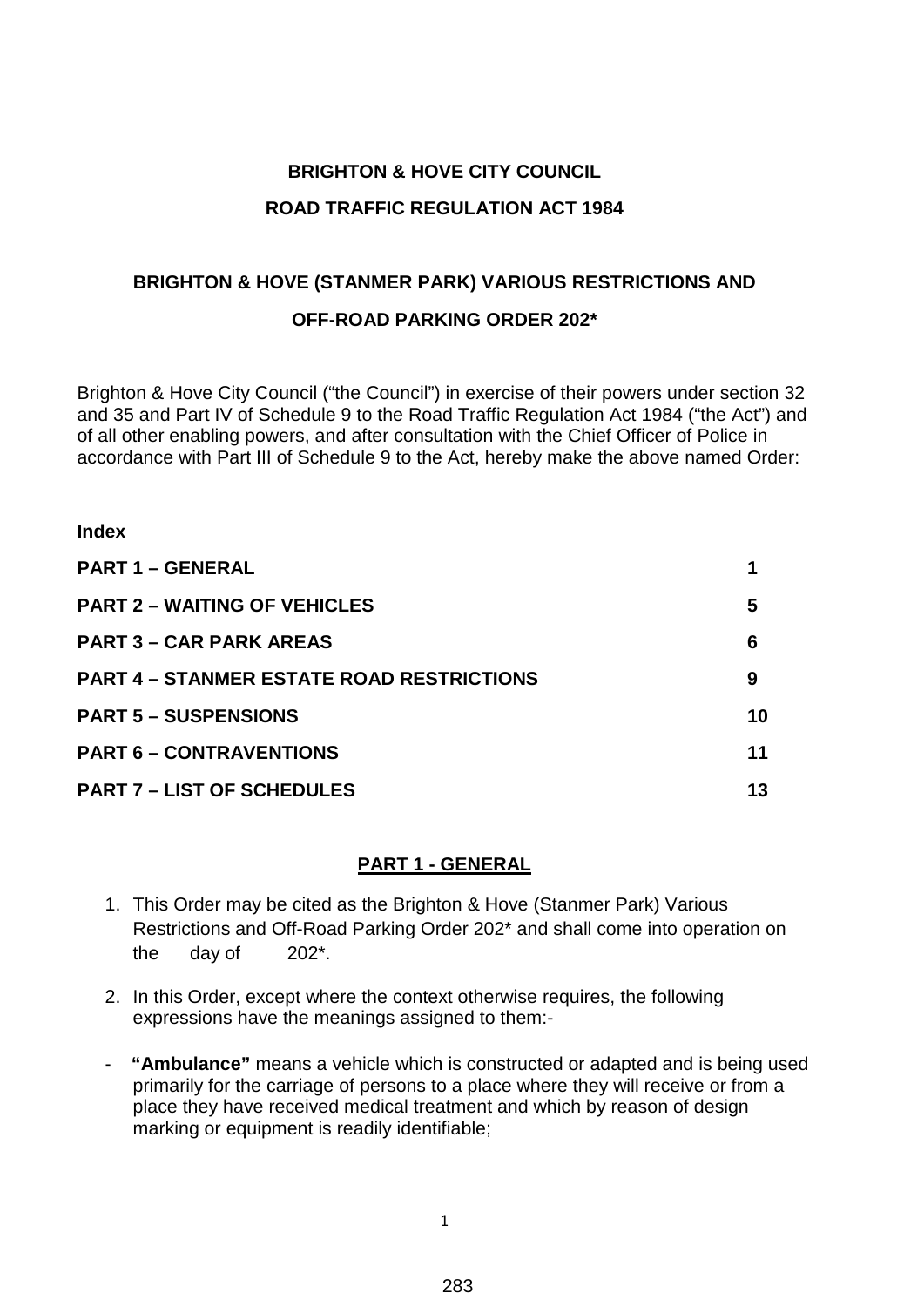- **"Blue Badge Scheme"** means the national arrangement of parking concessions for disabled and blind persons as described in the Chronically Sick and Disabled Persons Act 1970 (as amended);
- **"Bus"** means a Public Service Vehicle as described in the Public Passenger Vehicles Act 1981 as amended by the Transport Act 1985;
- **"Bus and Coach stop"** means a length of road indicated by Traffic Signs authorising it to be used by buses and coaches only for the purpose of setting down and picking up of passengers;
- **" Car Park Area"** means a designated vehicle parking area specified in Schedule 2;
- **"Charging Hours"** means the period of time specified in column (4) of Schedule 2 in relation to a parking place or part thereof;
- **"Chief Officer of Police"** means the Chief Officer of Police for Brighton & Hove;
- **"Civil Enforcement Officer"** has the same meaning as in Section 76 of the Traffic Management Act 2004;
- **" Coach"** has the same meaning as in Regulation 3 (2) of the Road Vehicles (Construction and Use) Regulation 1986;
- **"Disabled Badge Holder's Parking Bay"** means an area within the limits of a Disabled Badge Holders Parking Place indicated by Traffic Signs authorizing it to be used for the leaving of an individual Motor Vehicle in accordance with the provisions of this Order;
- **"Disabled Badge Holder's Parking Place"** means a length of road or area authorised to be used by Disabled Persons Badge holders for the leaving of Motor Vehicles in accordance with the provisions of this Order;
- **"Disabled Person's Badge"** has the same meaning as in the Disabled Persons (Badges for Motor Vehicles) (England) Regulations 2000;
- **"Disabled Person's Parking Disc"** has the same meaning as in the Local Authorities' Traffic Orders (Exemptions for Disabled Persons) (England) Regulations 2000;
- **"Driver"** in relation to a vehicle waiting in a Parking Place or any Restricted Road referred to in this Order means the person driving the vehicle at the time it was parked in the Parking Place or Restricted Road;
- "**Electric Vehicle Charging Point"** means a place for use by Electric Vehicles or Plug in Hybrid Vehicles which are actively charging
- **"Executive Director of Economy, Environment & Culture"** means an officer appointed by the Council for the time being and shall include his authorised agent and representative and any successor of his;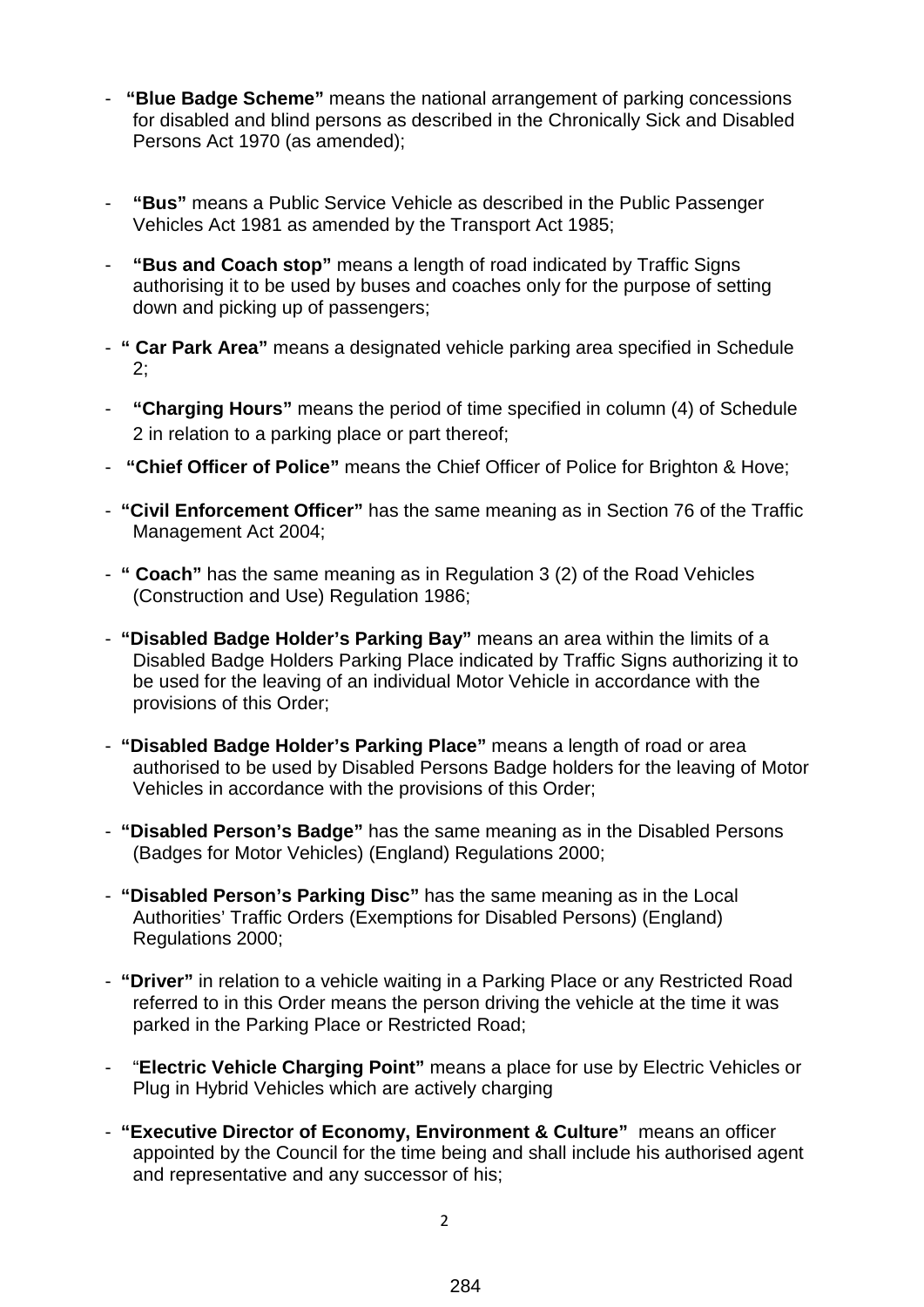- **"Fire Service Vehicle"** means any vehicle used operationally by the Fire and Rescue Service;
- **"Goods"** means any item (including cash or other valuable securities) that needs to be transported by vehicle for the purpose of delivering or collecting (including checking the item for delivery or collection) usually but not exclusively in the course of trade or business;
- **"Hand-held Device"** means a wireless hand-held computer which is programmed to interface with the Telephone Payment System;
- **Hotel Guest Permits"** means a Permit or block of Permits issued by the Council to a Stanmer Park Hotel for use by guests of that Hotel under the provisions of Part 3 of this Order;
- **"Loading Bay"** means an area on a road indicated by Traffic Signs authorising it to be used for the purposes of loading or unloading a vehicle;
- **"Motor Vehicle"** means a mechanically propelled vehicle (without trailer) with 3 or more wheels not being an Invalid Carriage or a Motorcycle and which does not exceed 2 metres in overall height;
- **"Motorcycle"** means a mechanically propelled vehicle with two wheels (not being an Invalid Carriage) without trailer or sidecar;
- **"Motorcycle Parking Place"** means a length of road indicated by Traffic Signs authorizing it to be used for the leaving of Motorcycles in accordance with the provisions of this Order;
- **"Overflow Car Park"** means an area set aside for additional parking when needed.
- **Parking Bay"** means an area within a Parking Place indicated by Traffic Signs authorizing it to be used for the leaving of an individual vehicle in accordance with the provisions of this Order;
- **"Parking Place"** means any Pay & Display Parking Place or Disabled Badge Holders Parking Place shown on the Order Plan for the parking of vehicles in accordance with the provisions of this Order;
- **"Parking Charge"** means an amount specified in column (6) in Schedule1 under the sub-heading" parking period and parking charge", which is payable, subject to the provisions of this Order, at a ticket parking meter or by any other means prescribed by the Council, in respect of a vehicle parked in a parking place for the parking period specified in relation to that parking charge;
- "PayPoint" is a service offered at some shops which allows payment for parking.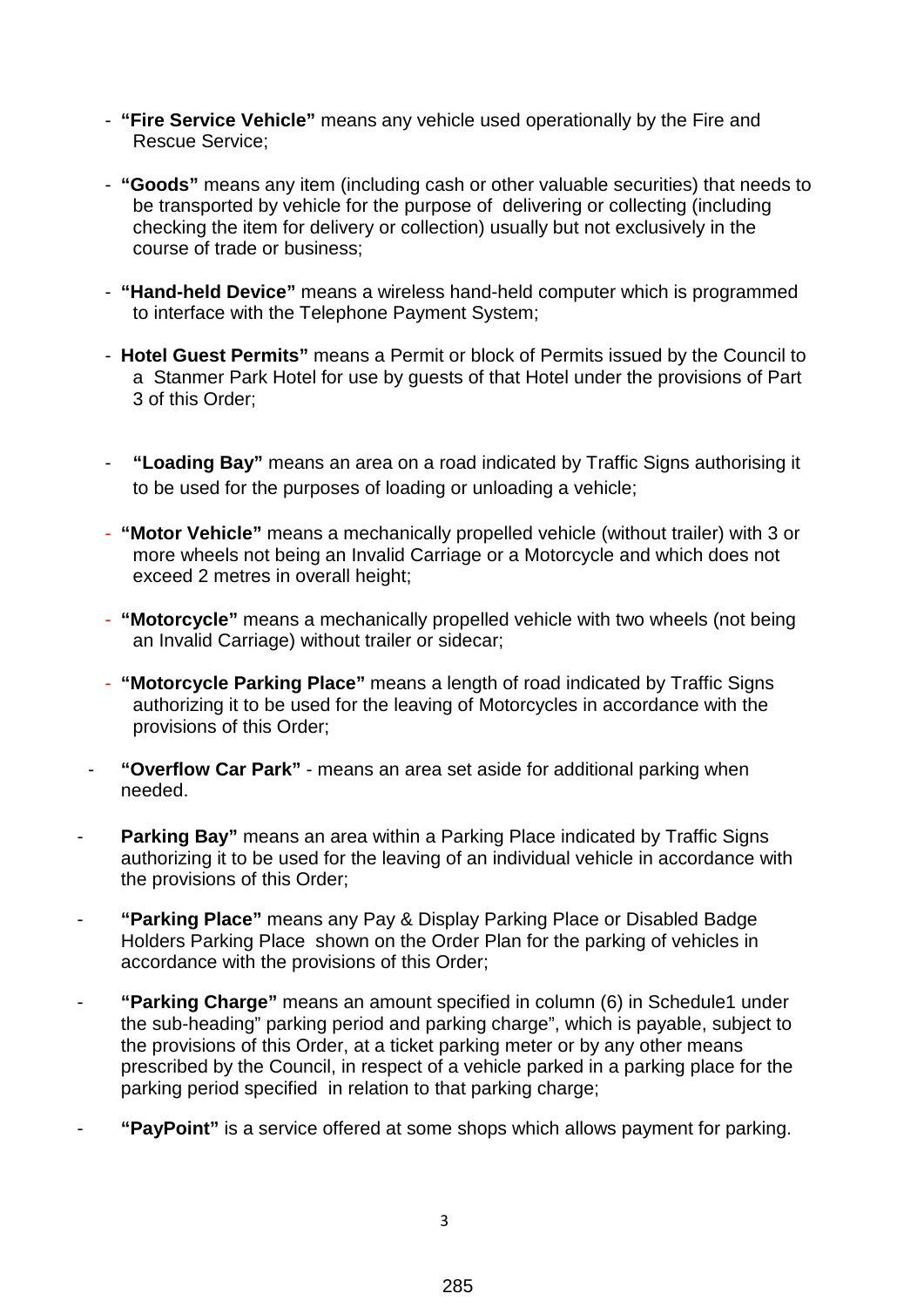- **"Pedal Cycle"** means a pedal bicycle, pedal tricycle or a pedal cycle having four or more wheels, not being in any case capable of being mechanically propelled;
- **"Penalty Charge"** means a charge set by the Council under the provisions of Section 77 of the Traffic Management Act 2004 with the approval of the Secretary of State for Transport which is to be paid in the manner described in the Penalty Charge Notice:
- **"Penalty Charge Notice"** has the meaning given by regulation 8 (1) of The Civil Enforcement of Parking Contraventions (England) General Regulations 2007;
- "Police Vehicle" means a vehicle used by a police officer in exercise of his duties;
- **"Postal Packets"** has the same meaning as in Section 125 of the Postal Services Act 2000;
- **"Prescribed Hours"** means those days and hours specified in the Order Key during which parking, waiting, stopping, loading/unloading or the passage of vehicles is restricted or prohibited within the areas identified on the Order Plan subject to the provisions of this Order;
- **"Relevant Position"** in the case of a Disabled Person's Badge and Disabled Person's Parking Disc the meanings are as described in the Disabled Persons (Badges for Motor Vehicles) (England) Regulations 2000 and the Local Authorities' Traffic Orders (Exemptions for Disabled Persons) (England) Regulations 2000 respectively;
- **"Restricted Road"** means all roads within the Stanmer Park Estate indicated by Traffic Signs where a no waiting, no stopping and no loading at any time restriction applies in accordance with the provisions of this Order;
- **- "Restricted Parking Zone"** refers to all the roads within the Stanmer Park Estate where it is regulated by waiting, loading and parking restrictions and will be directed by traffic signs and not road markings in accordance with the provisions of this Order;
- **- "Service Provider"** means the contractor authorised by the Council to accept payment of the parking charge on its behalf and to keep a record of that parking charge and the vehicle, Parking Place and parking period in respect of which that payment has been made by the Telephone Payment System;
- **"Telecommunications Apparatus"** has the same meaning as in the Telecommunications Act 1984 Schedule 2;
- **"Telephone Payment System"** means an electronic system, using a telephone connection set up and maintained by the Service Provider whereby:

(a) the driver of a vehicle, or some other person authorised by that driver on their behalf, uses a telephone to communicate with the Service Provider and make payment of the parking charge and any additional Transaction Fee in respect of a specified vehicle, a specified Parking Place and for a specified parking period by use of a debit or credit card; and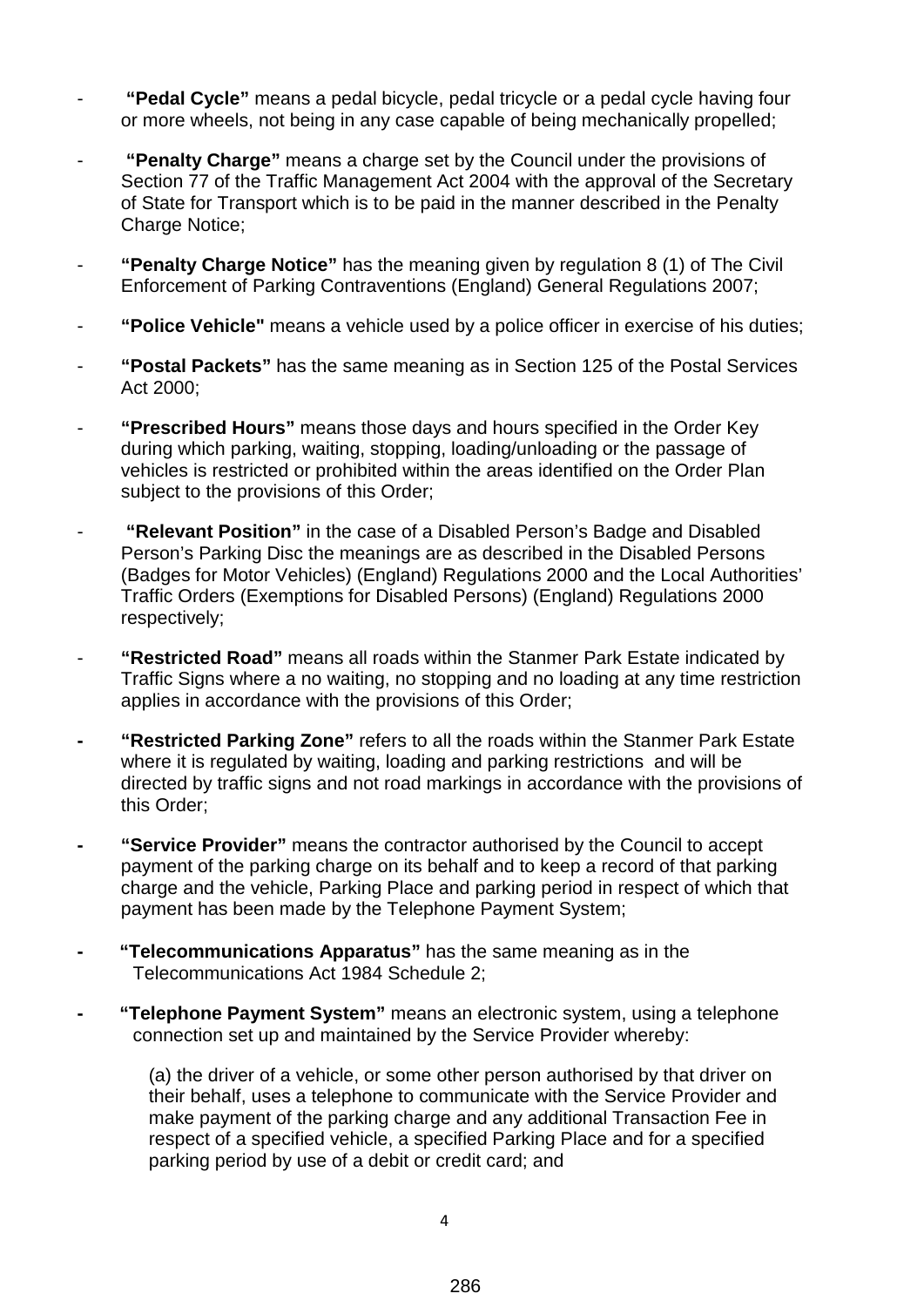(b) the Service Provider, on behalf of the Council, accepts payment of the parking charge by the method referred to in paragraph (a) of this definition and records such payment together with the parking period for which payment has been made, the Parking Place in which the vehicle is left, and the registration mark of the vehicle in respect of which payment has been made;'

- **"Ticket Machine"** means an apparatus of a type and design approved by the Secretary of State for the Environment being apparatus designed to indicate the time by a clock and to issue numbered Pay & Display Tickets indicating that a charge has been paid and showing the date and time of their validity;
- **"Traffic Sign"** has the same meaning as in Section 64 (1) of the Act;
- **"Transaction Fee"** means a fee payable to the Service Provider in respect of a parking charge paid by means of the Telephone Payment System and indicated on a Traffic Sign or Ticket Machine associated with the Parking Place in which the vehicle for which the parking charge has been paid has been left
- **"Undertaker"** has the same meaning as in Section 48 (4) of the New Roads and Street Works Act 1991;
	- (1) Any reference in this Order to any enactment shall be construed as a reference to that enactment as amended applied consolidated or reenacted by or as having effect by virtue of any subsequent enactment.
	- (2) Any reference in this Order to a numbered Article is a reference to the Article bearing that number in that same Part of this Order and any reference to a numbered Schedule is a reference to the Schedule to this Order bearing that number unless specified otherwise.
	- (3) The restrictions imposed by this Order shall be in addition to and not in derogation from any restriction or requirement imposed by any regulations made or having effect as if made by the Act or by any other enactment.
	- 3. Nothing in this Order unless otherwise specified shall apply to a Pedal Cycle.

4. Neither the Council nor its authorized representatives shall be liable for any loss of or damage to any vehicle in any of the Stanmer Park Estate Roads, Parking Bays or Parking Places or its fittings or contents or in consequence of any vehicle being removed from such a place identified in this Order.

# **PART 2 - WAITING OF VEHICLES**

1. Subject to the provisions of Article 2 of this Part no person shall except upon the direction or with the permission of a Civil Enforcement Officer Police Constable in uniform or person authorized by the Council cause or permit any vehicle to park, stop or wait in any road within the Stanmer Park Estate unless it is within a designated signed area subject to the provisions in Part 3 and Part 4 Article 4 and detailed in Schedule 1.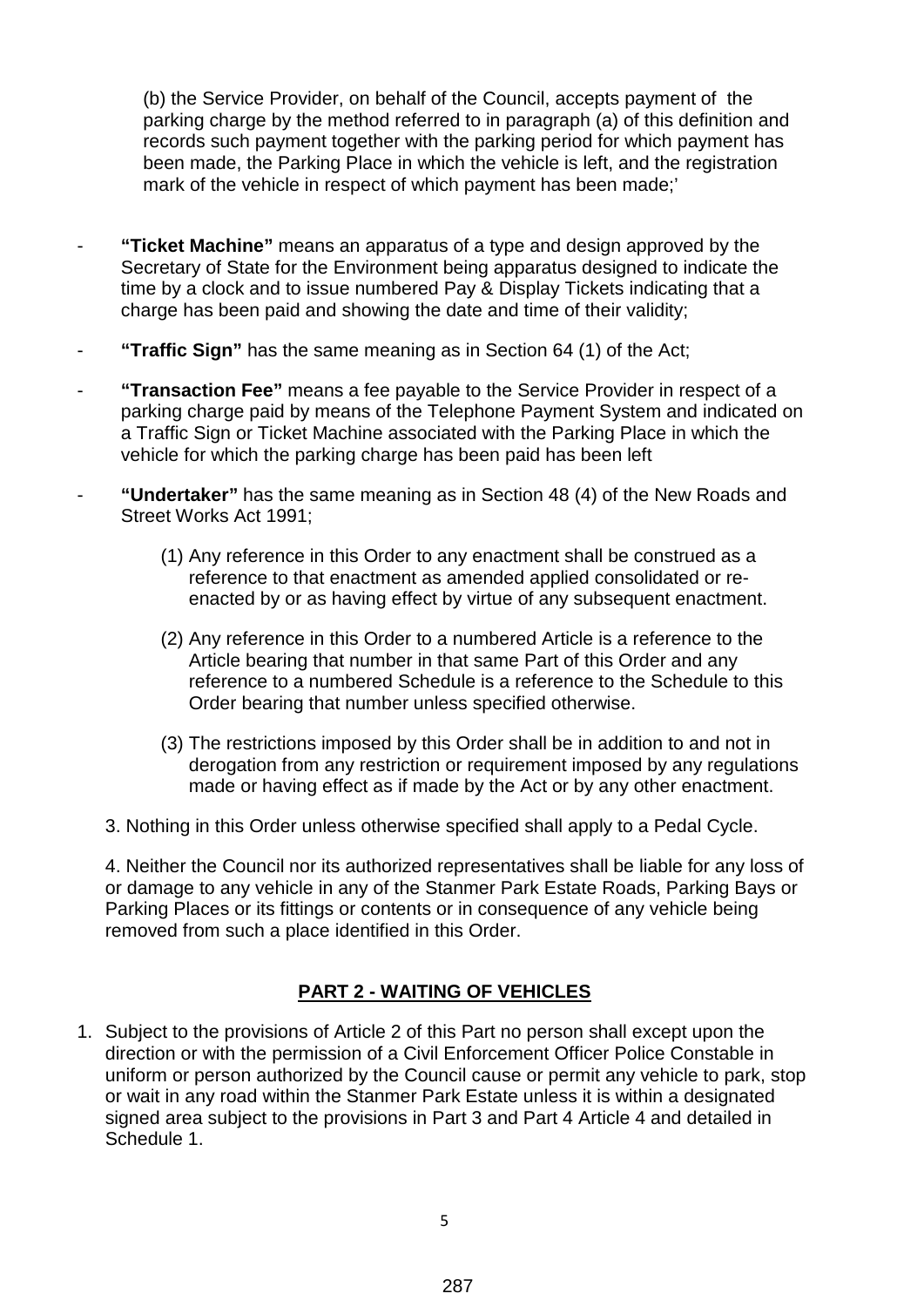- 2. Nothing in Article 1 of this Part shall prevent any person from causing or permitting a vehicle to park, stop or wait in the Stanmer Road Estate access roads at any time other than;
	- (1) to enable a person or persons to board or alight from the vehicle provided that the vehicle cannot reasonably be used for the same purpose in any other road.
	- (2) to enable the vehicle (if it cannot reasonably be used for the same purpose in any other road) to be used in connection with any of the following operations in an emergency; building works, the removal of any obstruction to traffic, the maintenance, improvement or reconstruction of any Restricted Road, or the laying, erection, alteration or repair in or adjacent to any Restricted Road by an Undertaker of any sewer or of any main, pipe or apparatus for the supply of gas, water or electricity or any telecommunications apparatus.
	- (3) if the vehicle is being used in the course of an emergency for Fire and Rescue Service Ambulance Service or Police purposes or it is a vehicle in the service of a local authority being used in pursuance of its statutory powers or duties and that vehicle cannot reasonably be used for the same purpose in any other road.
	- (4) if the vehicle is waiting owing to the Driver being prevented from proceeding by circumstances beyond his control or if he is required by law to stop or if such waiting is necessary in order to avoid an accident.
	- (5) if the vehicle is in the service of or employed by a provider of a postal service licensed by the Postal Services Commission pursuant to the provisions of the Postal Services Act 2000 and is waiting while Postal Packets addressed to premises adjacent to that road are being unloaded from the vehicle or having unloaded there from are being delivered or while Postal Packets are being collected from premises or posting boxes adjacent to that road or is in use in conjunction with the cleaning of telephone kiosks adjacent to that road provided that the vehicle cannot reasonably be used for such purpose in any other road and for as long as may be necessary in conjunction with these purposes.
	- (6) in a designated parking place as shown by signs or surface markings placed for the purpose of indicating types of vehicle permitted.

### **PART 3 – CAR PARK AREAS**

- 1. Each area identified in Schedule 2 as a Car Park Area is hereby authorised to be used during the Prescribed Hours.
	- (1) No person shall cause or permit any vehicle to enter or be parked in a parking place unless the vehicle of the class specified for that parking place in column (3) of Schedule 2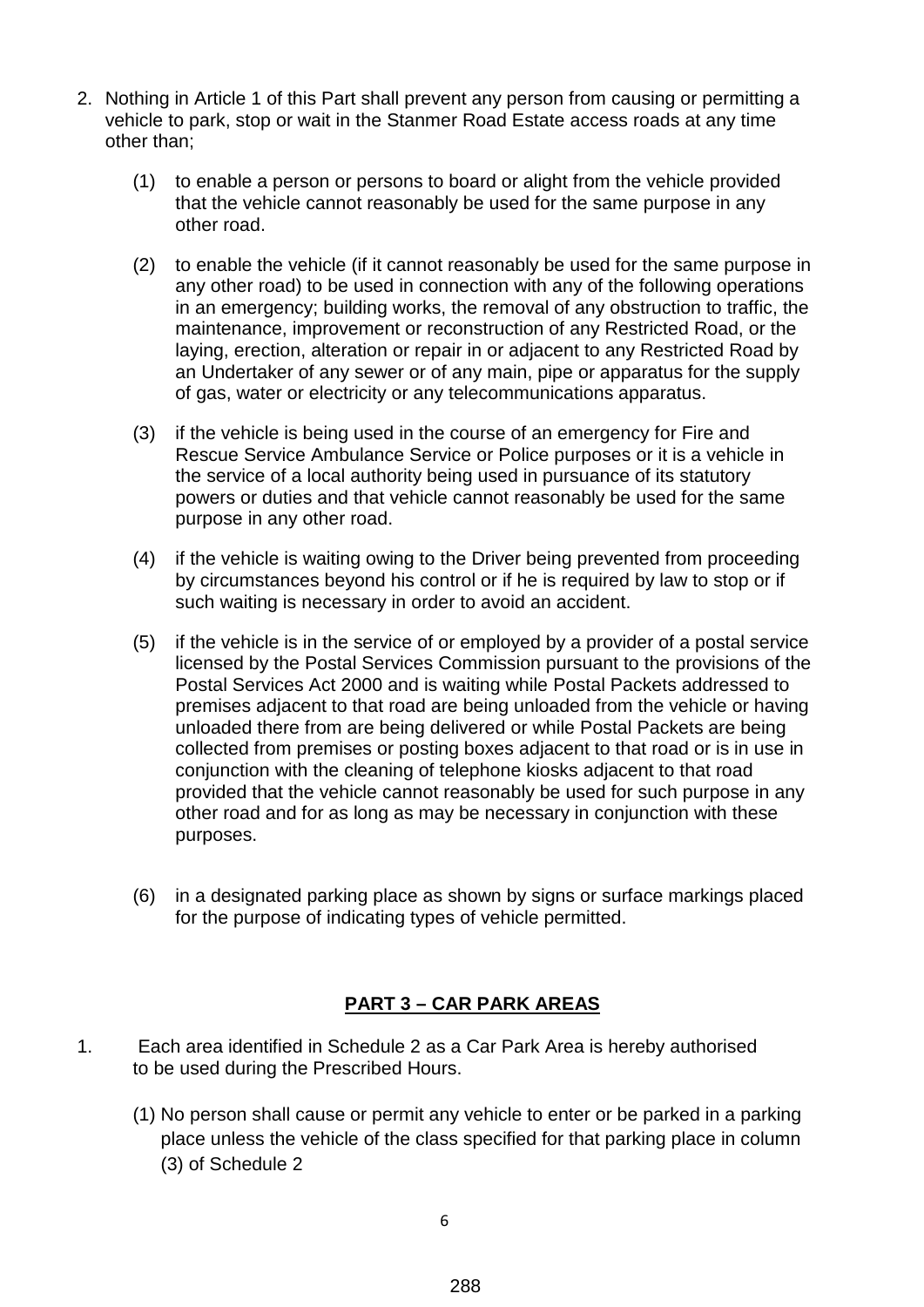- (2) If the parking place has road markings, no person shall cause or permit any vehicle to be parked in a parking place other than wholly within the limits of a parking bay;
- (3) where there is a sign or surface marking within or adjacent to a parking bay indicating that the parking bay may be used only by vehicles displaying a disabled person's badge, no person shall leave any vehicle in that parking bay other than a vehicle displaying a disabled person's badge in the relevant position;
- (4) where there is a sign or surface marking within or adjacent to a part of a parking place or a parking bay, indicating that that part of the parking place or that parking bay may only be used by certain specified vehicles (other than a vehicle displaying a disabled person's badge), no person shall leave a vehicle in that part of a parking place or in that parking bay, unless that vehicle is one of the specified vehicles;
- (5) where in a parking place signs or surface markings are placed for the purpose of indicating types of vehicle permitted, the direction in which or the speed at which a vehicle shall proceed, no person shall cause or permit any vehicle to proceed other than in the direction or at the speed indicated, as the case may be;
- (6) no person shall cause or permit any vehicle to be parked in a parking place so that it causes an obstruction;
- (7) no person shall cause or permit any vehicle to wait at any time in the access roads or ways of Stanmer Park , other than in a designated car par or in a bay signed for that purpose. Any vehicle waiting in any part of the access roads or ways shall be considered to be in contravention of this Order by not being parked wholly within the limits of a parking bay or the loading bay.
- (8) No person shall cause or permit any vehicle to be used for overnight camping;
- 2. Nothing in paragraphs (1) to (7) of this Article shall apply to a vehicle used for fire and rescue, ambulance, police or coastguard purposes or a vehicle in the service of the Council, in either case being used in pursuance of statutory powers or duties.
- 3. Each area identified in Schedule1 as a Car Parking Area may be used subject to the provisions of this Part by Motor Vehicles during the Prescribed Hours on payment of such charges as are specified in Column 6 of Schedule 2.
- 4. The Driver of a vehicle shall not permit it to wait in a Parking Place for longer than any maximum period permitted for waiting in that Car Park as specified in the column 5 of Schedule 2.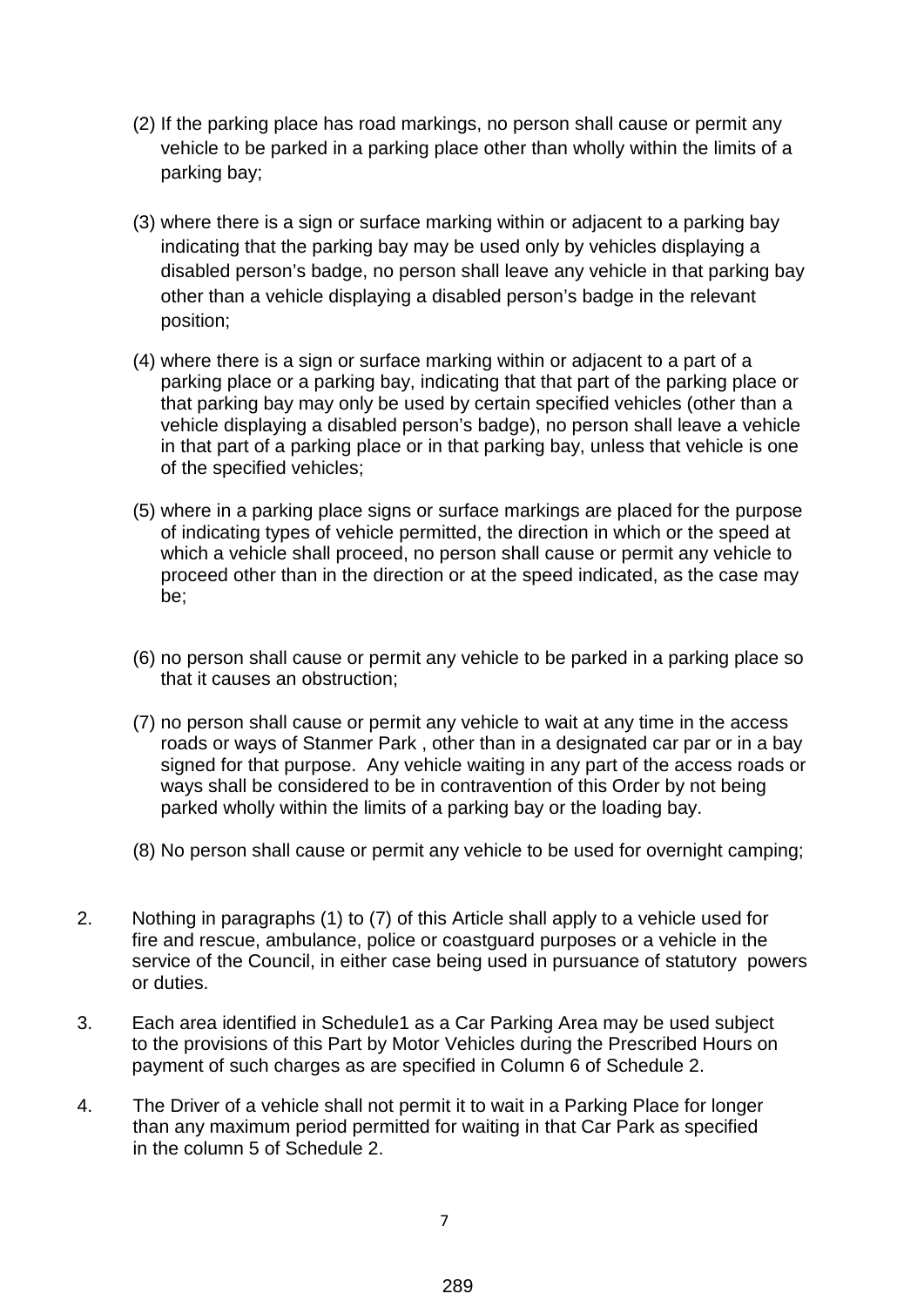- 5. Any person who wilfully avoids or seeks to avoid or assists in avoiding the payment of a parking charge at a Paid Parking Place shall be in contravention of this Order.
- 6. (1) A charge as referred to in Article 3 of this Part and Schedule 2 shall be payable on the leaving of a vehicle in a Paid Parking Car Park by one of the following means as identified on a Ticket Machine or Sign within the Car Park:
	- (a) the insertion of the appropriate coin or combination of coins accepted by that Ticket Machine for the amount of the parking charge for the parking period for which payment is being made;
	- (b) the insertion into that Ticket Machine of a valid credit or debit card which shall be debited with the amount of the parking charge for the parking period for which payment is being made; or
	- (c) the Telephone Payment System.

PROVIDED that additional payment(s) may be made by one of the means described for a further period or periods of parking subject to the total period of parking by that vehicle in that Parking Place not exceeding the maximum period permitted in accordance with Article 4

(d) by Paypoint

 (e) a vehicle is parking in a parking place in Patchway Car park (including Patchway A & B when necessary) to a vehicle which is displaying a valid Hotel Permit.

- (2) If the sum of any coin or coins inserted into a Ticket Machine exceeds any of the exact amounts identified in Schedule 2 and a Pay & Display Ticket has been issued by the machine then no change shall be given.
- (3) Upon payment of a charge by the means specified in either Article 6 (1) (a) or (b) a Pay & Display Ticket issued by the Ticket Machine shall be valid if and for so long as the following conditions are satisfied:
	- (a) the ticket is exhibited on the vehicle in the following manner throughout the period of parking paid for:
		- $(i)$  in the case of a vehicle which is fitted with a transparent windscreen by either sticking the Pay & Display Ticket on the inside surface of the windscreen on the nearside facing forwards or by placing it on the dashboard on the nearside facing upwards so that in either case the expiry details are clearly visible and readable from the front or nearside of the vehicle; or
		- $(ii)$  in the case of a vehicle which is not fitted with a transparent windscreen by affixing the Pay & Display Ticket securely on the dashboard on the nearside facing upwards so that the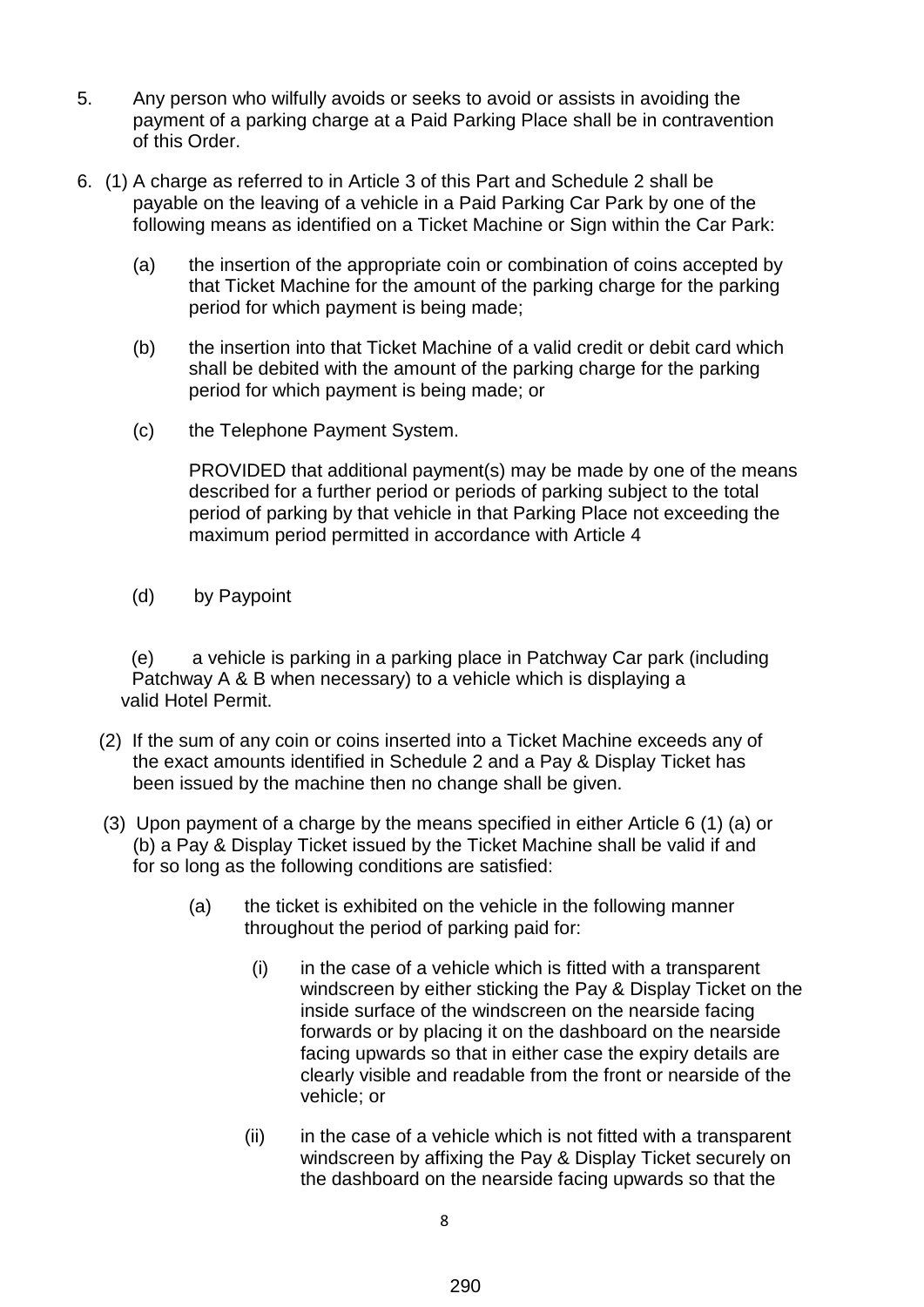expiry details are clearly visible and readable from the front or nearside of the vehicle.

- (b) the period paid for has not expired as indicated by the expiry date and time printed and displayed on the ticket and subject to the provisions of Article 4.
- (4) When payment has been made in accordance with Article 6 (1) (c) there shall be no requirement to display a Pay & Display Ticket and evidence of that the charge as referred to in Article 3 and 4 has been paid shall be provided by the appearance on a Hand-held Device of
	- (a) an indication that the correct payment has been made in respect of that vehicle together with details of the date and time of expiry of the parking period for which that payment has been made; and
	- (b) an indication that the parking period for which payment has been made has not expired.
- (5) When a Pay & Display ticket has been exhibited on a vehicle in accordance with the provisions of Article 6 (3) of this Part no person not being the Driver of the vehicle shall remove the ticket or tickets from the vehicle unless authorised to do so by the Driver.
- 7. In the case of either of the means of payment described in Articles 6 (1) (a) and (b) if at the time when a vehicle is left in a Paid Parking area during the Prescribed times a Ticket Machine is out of order payment should be made at another machine within that car park unless the machine carries a notice affixed by a person authorised by the Council indicating that the Driver shall be exempt from payment of the charge.
- 8. Those vehicles that display in the Relevant Position a valid Disabled Person's Badge may be left in any of the Parking Places specified in Schedule 2 with exemption from payment of the charges and any limits on time provided that the badge is being used in accordance with the provisions of the Blue Badge Scheme.

# **PART 4 – STANMER ESTATE ROAD RESTRICTIONS**

1. No person shall cause or permit any vehicle to proceed other than in the direction or at the speed indicated in all the Stanmer Estate Roads. Where signs or surface markings are placed for the purpose of indicating types of vehicle permitted, no person shall cause or permit any vehicle to proceed other than indicated;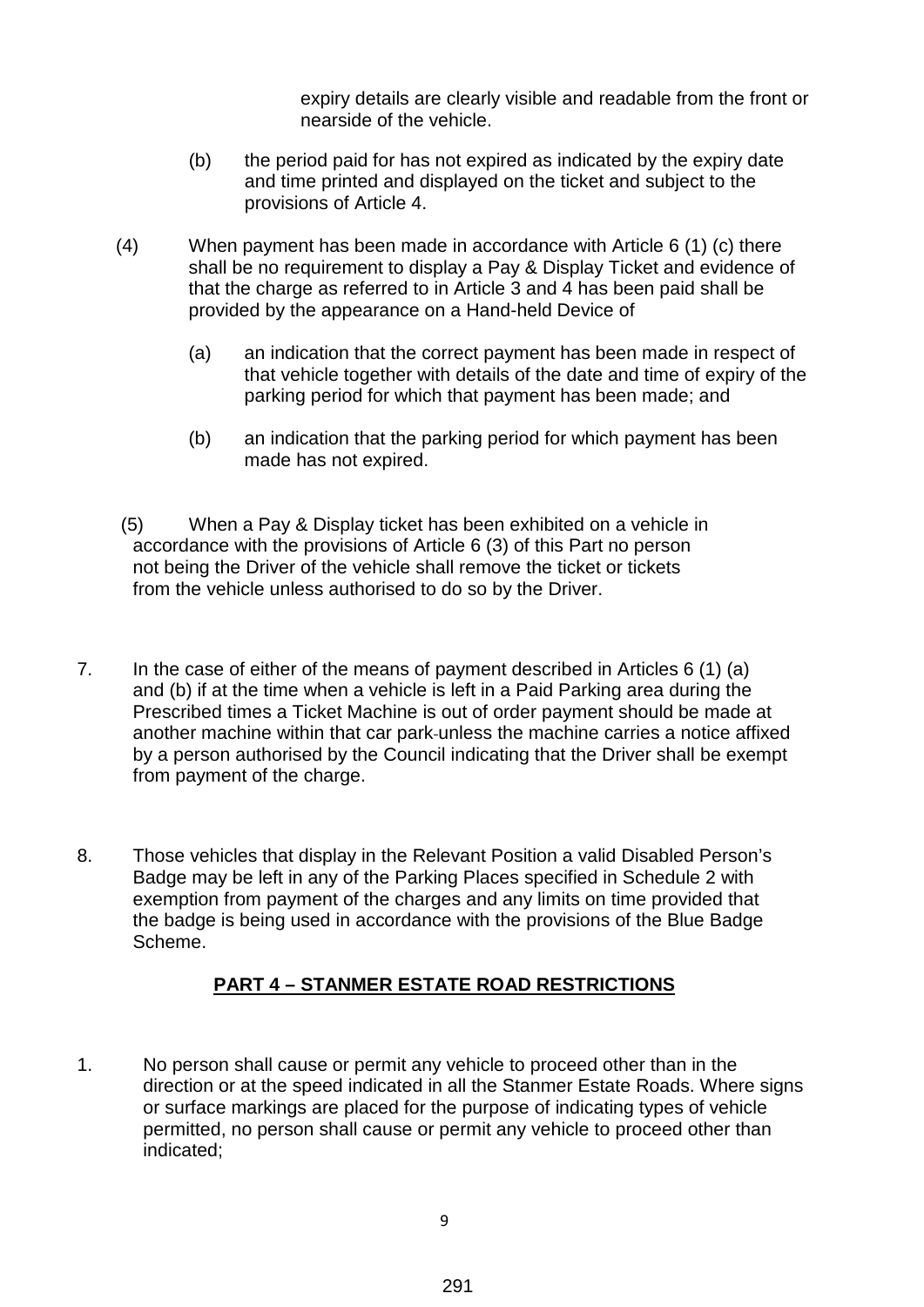2. Each length of road identified in Schedule 1 and by means of road signs on street is hereby authorised to be used as a Parking Place for vehicles or classes of vehicles as set out below and in accordance with the provisions specified;

> (1) Bus and Coach stop; for use of buses and coaches to pick up or drop off passengers at any time.

(2) Loading Bay; for use by vehicles for the purpose of delivering or collecting Goods including the loading or unloading the vehicle only at any time.

(3) Drop off and Pick up point; for use by vehicles for the purpose of picking up or dropping off of passengers or goods at any time.

### **PART 5 – SUSPENSIONS**

- 1. Any person authorised by the Council may temporarily suspend for as long as may be necessary the use of any Parking Place referred to in this Order or any part thereof for the following reasons:
	- (1) on any occasion when it is considered necessary or desirable for traffic management reasons or in the interests of public safety.
	- (2) for any special occasion, festival, march etc. when Stanmer Park will be thronged or obstructed in any way.
	- (3) for the purposes of any works by an Undertaker required in connection with any sewer, main, pipe or apparatus for the supply of gas, water or electricity or any telecommunication apparatus as defined in the Telecommunications Act 1984 in or adjacent to the Parking Place.
	- (4) for the purposes of any emergency building operation demolition or excavation works in or adjacent to the Parking Place.
	- (5) for any vehicle in the service of the Council being used in pursuance of its statutory powers or duties and that vehicle cannot reasonably be used for the same purpose in any other road or area.
	- (6) for the removal or delivery of furniture, plant, machinery, etc. from or to premises adjacent to the Parking Place or for any general building operation, wedding, funeral or other activity connected with premises adjacent to the Parking Place upon application and at the discretion of the Council.
- 2. Upon receipt of any request to suspend the use of any Parking Place or any part thereof in accordance with Article 1 of this Part the Council may at its discretion charge such amount in respect of the implementation of that suspension as it considers to be reasonable.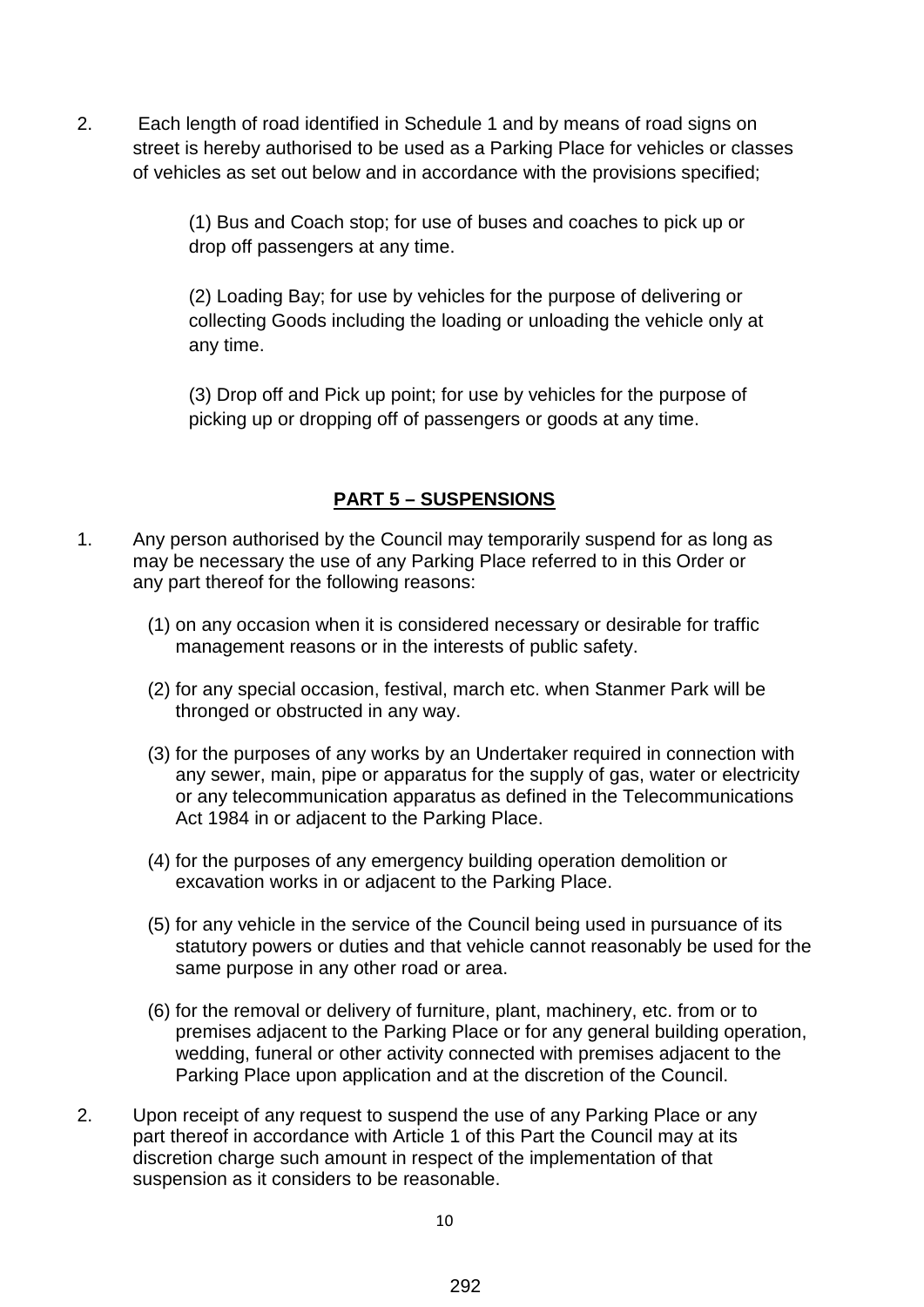3. Any person suspending the use of a Parking Place or any part thereof in accordance with the preceding Articles of this Part shall where appropriate:

(1) place or cause to be placed over any Ticket Machines within that Parking Place or part thereof hoods or other covers indicating that the use of the Parking Place or part thereof is suspended and that waiting vehicles are prohibited and/or

- (2) place or cause to be placed in or as close as possible to that Parking Place or part thereof the use of which is to be suspended a Traffic Sign indicating the period during which waiting by vehicles is prohibited.
- 4. Where hoods or covers or a Traffic Sign indicating the suspension of a Parking Place or any part thereof have been left in accordance with the provisions of Article 3 of this Part no person except a Civil Enforcement Officer Police Constable in uniform or a person authorized by the Council shall remove those hoods covers or sign.
- 5. No person shall at any time whether or not within the Prescribed Hours cause or permit a vehicle to be left in any Parking Place or part of a Parking Place during any period when the use of that place has been suspended as indicated under the provisions of Article 3 of this Part.

PROVIDED that nothing in this Article shall prevent a vehicle from waiting in a Parking Place or part thereof the use of which has been suspended if it is being used for the purpose for which the suspension has been arranged or with the consent of a Civil Enforcement Officer or person authorised by the Council or in the case of Article 1 (1) or (2) of this Part with the consent of a Police Constable in uniform.

- 6. Nothing in this Part shall prevent any Ambulance Police or Fire Service Vehicle from waiting in any suspended Parking Place or part thereof if the vehicle is being used for emergency purposes.
- 7. The provisions of this Part shall apply to any Parking Bay as if it were a Parking Place.

#### **PART 6 – CONTRAVENTIONS**

1. If a vehicle is parked in a parking place at any time or leaves a parking place, without complying with the provisions of the Order, then a contravention shall have occurred and a Penalty Charge shall be payable. A Penalty Charge Notice showing the information required by the Traffic Management Act 2004 may then be issued by a Civil Enforcement Officer or the Council, as the enforcement authority for the purposes of the 2004 Act, in accordance with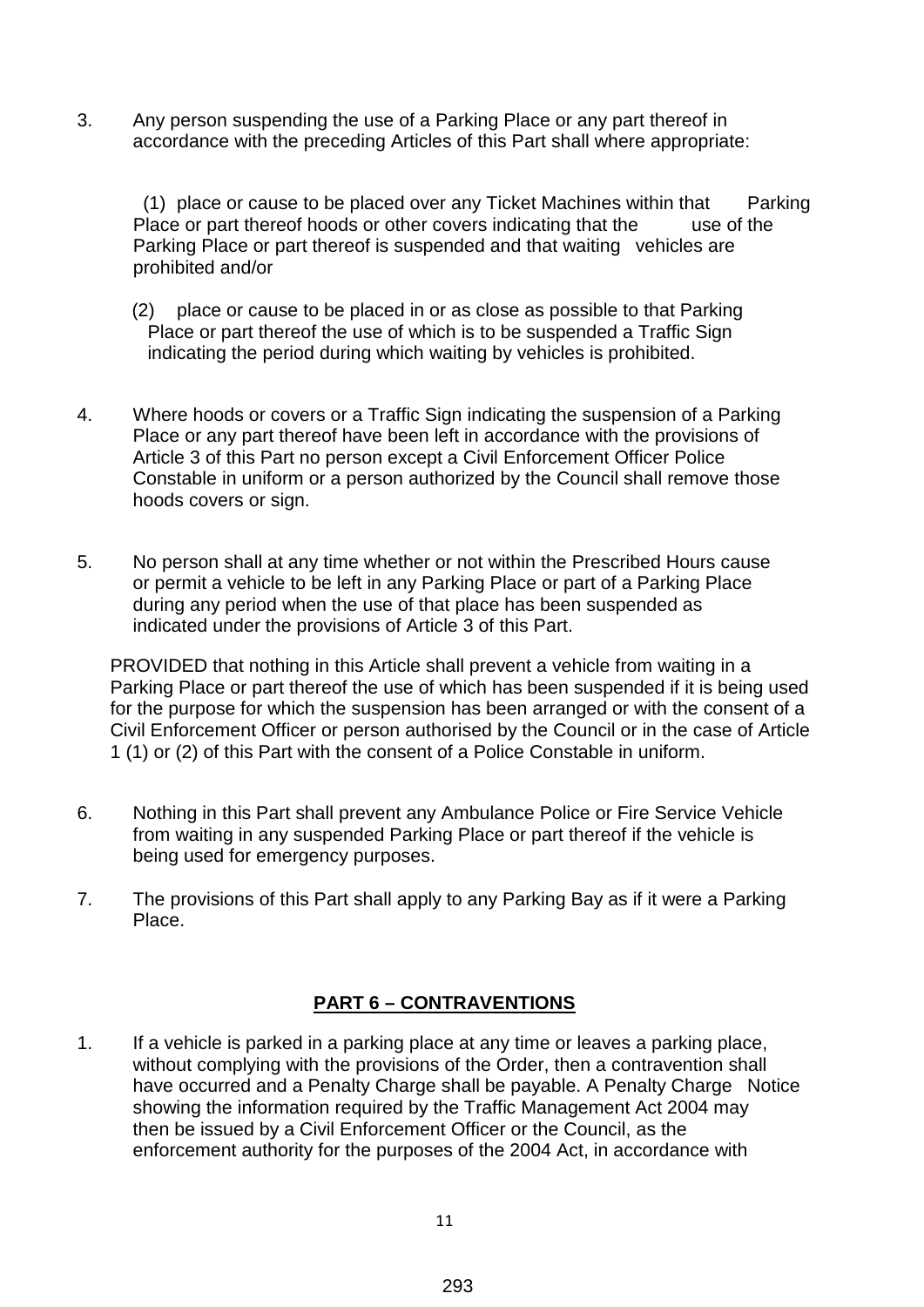the requirements of that Act and the Penalty Charge shall be paid in accordance with the payment instructions on the Penalty Charge Notice.

2. Where a Penalty Charge Notice has been attached to a vehicle in accordance with this Part no person not being the Driver of the vehicle a Civil Enforcement Officer Police Constable in uniform or person authorized by the Council shall remove the notice from the vehicle until the vehicle is removed from the Restricted Road or Parking Place.

#### **Removal of a vehicle from a Restricted Road or Parking Place**

3. A Civil Enforcement Officer, Police Constable in uniform or person authorised by the Council may, if they are of the opinion that any of the provisions contained in this Order have been contravened or not complied with and a Penalty Charge Notice has been issued or in the event of an emergency, in respect of a vehicle left in a Restricted Road or Parking Place, remove the vehicle or cause it to be removed and make such arrangements as may be reasonably necessary for the safe custody of the vehicle.

#### PROVIDED that:

- (i) when a vehicle is waiting in a Restricted Road or Parking Place in a position contravening any of the provisions of this Order a Civil Enforcement Officer, Police Constable in uniform or person authorised by the Council may alter or cause to be altered the position of the vehicle in order that its position shall comply with those provisions or
- (ii) a Civil Enforcement Officer, Police Constable in uniform or person authorised by the Council may in the case of an emergency move or cause to be moved to any place they think fit any vehicle left in a Restricted Road or Parking Place and
- (iii) any person authorised to either remove or move a vehicle or alter its position by virtue of the provisions of this Part may do so by towing or driving the vehicle or in such other manner as they may think necessary and may take such measures in relation to the vehicle as they may think necessary to enable them to remove it or alter its position as the case may be.
- 4. If a vehicle is removed to a car pound after a Penalty Charge Notice has been issued under the provisions of Article 3 of this Part a fee shall be payable to the Council in respect of the removal of the vehicle and a charge per day commencing on midnight after the day of the removal of the vehicle shall be payable in respect of the storage of the vehicle.

#### **General**

5. The provisions of this Part shall apply to any Parking Bay as if it were a Parking Place.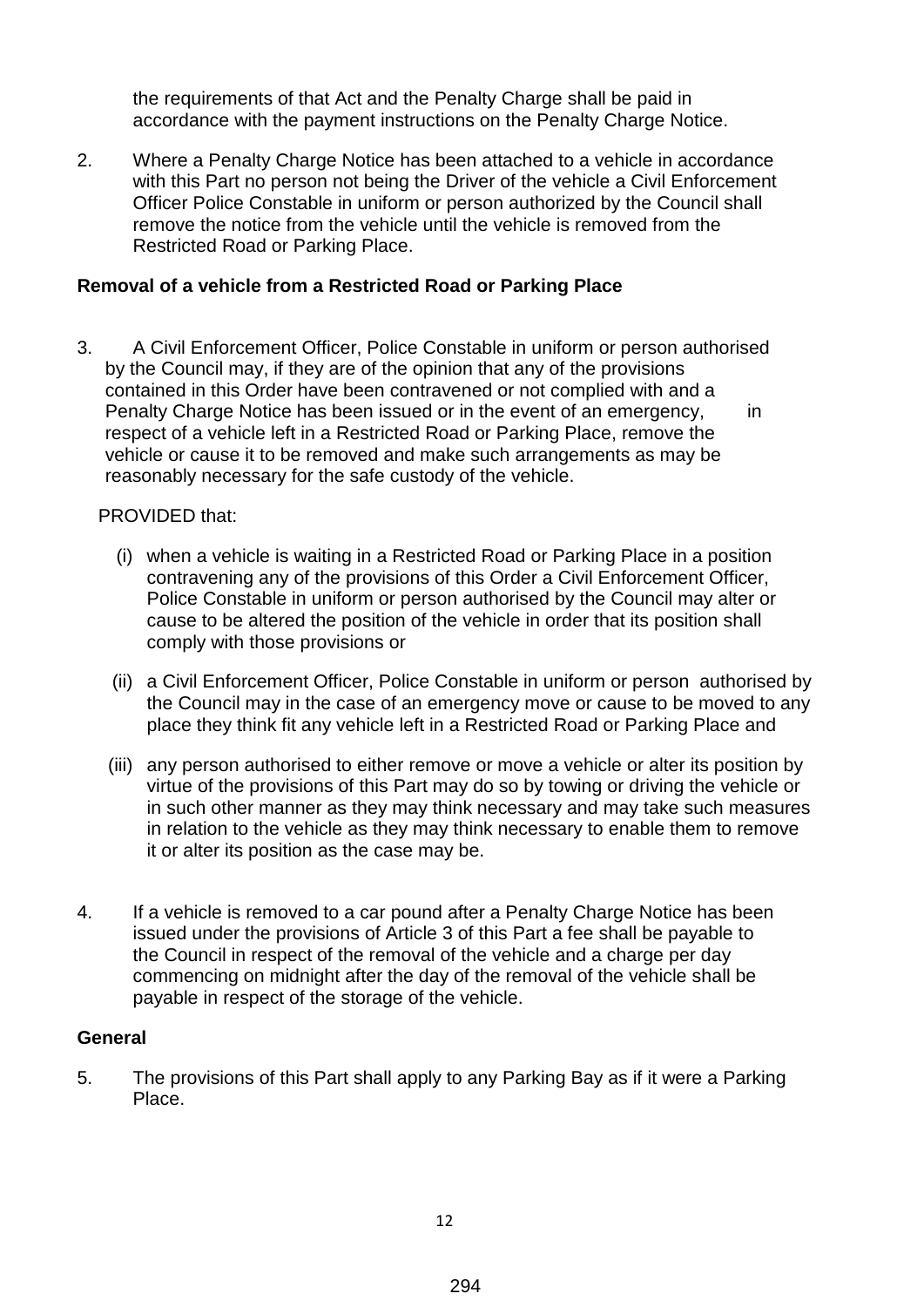### **PART 7- LIST OF SCHEDULES**

Schedule 1: Off Street Parking Places and Parking Restrictions on the Stanmer Estate Roads

Schedule 2: Car Park areas and charges

Schedule 3: Permit charges

#### **SCHEDULE 1**

### **Off Street Parking Places and Parking Restrictions on the Stanmer Estate Roads**

# **Part 1.1 No stopping, waiting or loading at any time**

| <b>Item</b> | Road                           | <b>Side</b> | <b>Description</b>   |
|-------------|--------------------------------|-------------|----------------------|
|             | <b>Stanmer Estate</b><br>Roads | <b>Both</b> | <b>Entire Length</b> |

# **Part 1.1 Bus and Coach stop at any time**

| <b>Item</b> | Road                        | <b>Side</b> | <b>Description</b>                                                                                            |
|-------------|-----------------------------|-------------|---------------------------------------------------------------------------------------------------------------|
|             | Stanmer Estate Road   North |             | From the access road to Stanmer Village<br>eastwards along the flank wall of the Long<br>Barn for 7.5 metres. |

### **Part 1.2 Loading Bays at any time**

| <b>Item</b>    | Road                                                                   | <b>Side</b>  | <b>Description</b>                                            |
|----------------|------------------------------------------------------------------------|--------------|---------------------------------------------------------------|
|                | <b>Stanmer Estate Road</b><br>(access road to<br><b>Walled Garden)</b> | South        | From the flank wall of No.8 westwards<br>(Outside the Museum) |
| $\overline{2}$ | <b>Stanmer Estate Road</b><br>(access road to<br><b>Walled Garden)</b> | <b>North</b> | At the western end of the Walled Gardens                      |

# **Part 1.3 Pick up and drop off point at any time**

| <b>Item</b> | Road                                                             | <b>Side</b>    | <b>Description</b>                                                              |
|-------------|------------------------------------------------------------------|----------------|---------------------------------------------------------------------------------|
|             | Stanmer Estate Road<br>(eastern road to<br><b>Stanmer House)</b> | North-<br>East | From the southern flank wall of Stanmer<br>House north-westwards for 30 metres. |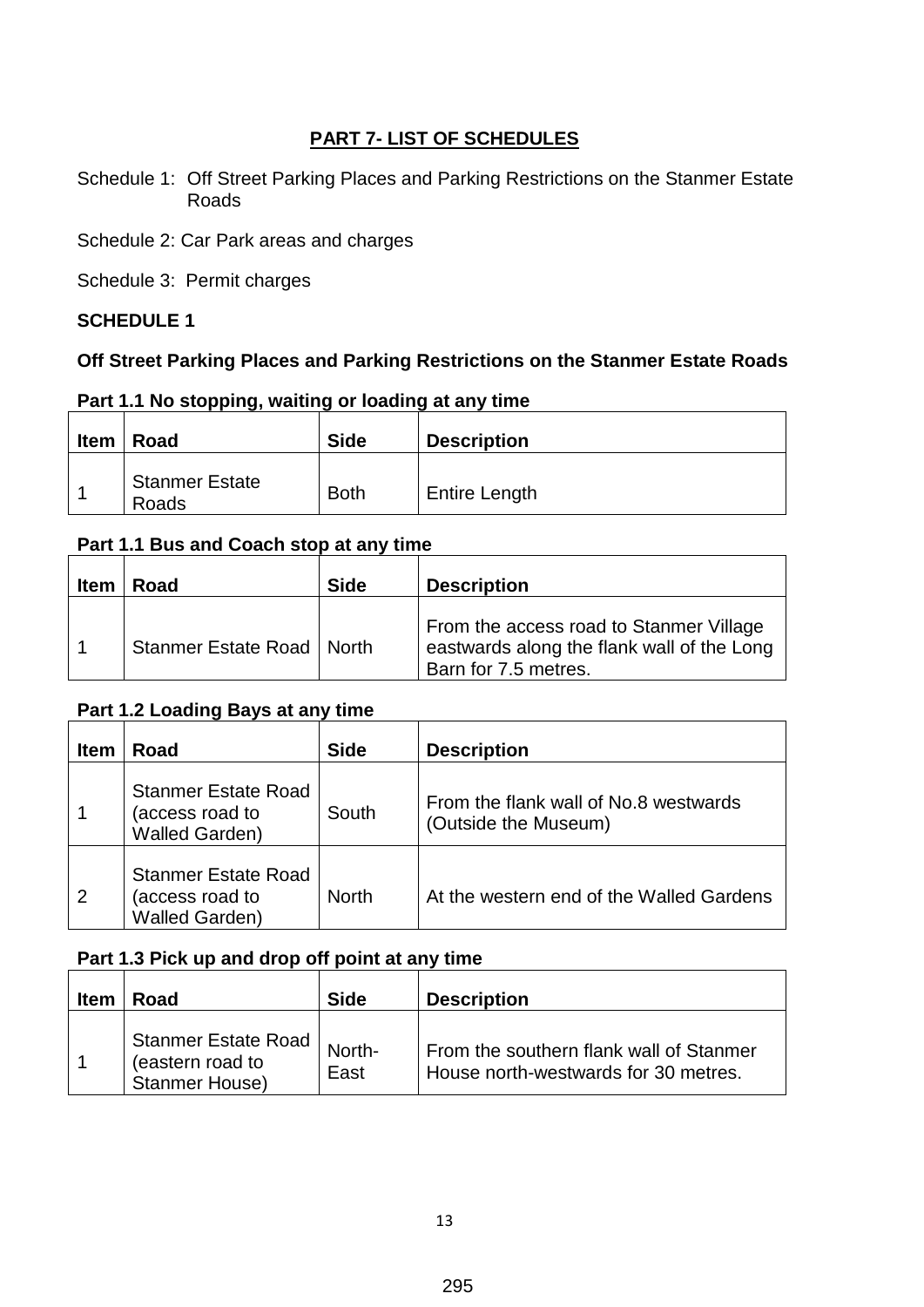# **SCHEDULE 2**

# **Car Park areas and charges**

| <b>Car Park Areas within Stanmer Park</b> |                                                             |                                                                                        |                                          |                              |                                                                                   |                                  |
|-------------------------------------------|-------------------------------------------------------------|----------------------------------------------------------------------------------------|------------------------------------------|------------------------------|-----------------------------------------------------------------------------------|----------------------------------|
| <b>Item</b><br>(1)                        | Name of<br><b>Off-Street</b><br><b>Parking</b><br>Place (2) | <b>Classes of</b><br>Vehicle (3)                                                       | <b>Charging</b><br>Hours (4)             | <b>Maximum</b><br>Period (5) | Tariffs (6)                                                                       |                                  |
| 1                                         | <b>Chalk Hill</b>                                           | All vehicles                                                                           | All days -<br>9am -<br>8pm               | 11 hours                     | Parking period and parking<br>charge<br>1 hours<br>2 hours<br>4 hours<br>12 hours | £1.00<br>£1.50<br>£2.50<br>£5.00 |
| $\overline{2}$                            | Church<br>car park<br>(Overflow)                            | All vehicles                                                                           | As<br>required<br>only -<br>9am -<br>8pm | 11 hours                     | Parking period and parking<br>charge<br>1 hours<br>2 hours<br>4 hours<br>All day  | £1.00<br>£1.50<br>£2.50<br>£5.00 |
| 3                                         | Lower<br>Lodges<br>(east)                                   | Motor cars,<br>motorbikes, the<br>height of which<br>must not<br>exceed 1.99<br>metres | All days -<br>9am -<br>8pm               | 11 hours                     | Parking period and parking<br>charge<br>1 hours<br>2 hours<br>4 hours<br>All day  | £1.00<br>£1.50<br>£2.50<br>£5.00 |
| 4                                         | Lower<br>Lodges<br>(west)                                   | All vehicles                                                                           | All days -<br>9am -<br>8pm               | 11 hours                     | Parking period and parking<br>charge<br>1 hours<br>2 hours<br>4 hours<br>All day  | £1.00<br>£1.50<br>£2.50<br>£5.00 |
| 5                                         | Lower<br>Lodges<br><b>Pitches</b><br>(Overflow)             | All vehicles                                                                           | As<br>required<br>only 9am-<br>8pm       | 11 hours                     | Parking period and parking<br>charge<br>1 hours<br>2 hours<br>4 hours<br>All day  | £1.00<br>£1.50<br>£2.50<br>£5.00 |
| 6                                         | Patchway                                                    | Motor cars,<br>motorbikes, the<br>height of which<br>must not<br>exceed 1.99<br>metres | All days -<br>9am -<br>8pm               | 11 hours                     | Parking period and parking<br>charge<br>1 hours<br>2 hours<br>4 hours<br>12 hours | £1.50<br>£2.50<br>£3.50<br>£6.50 |